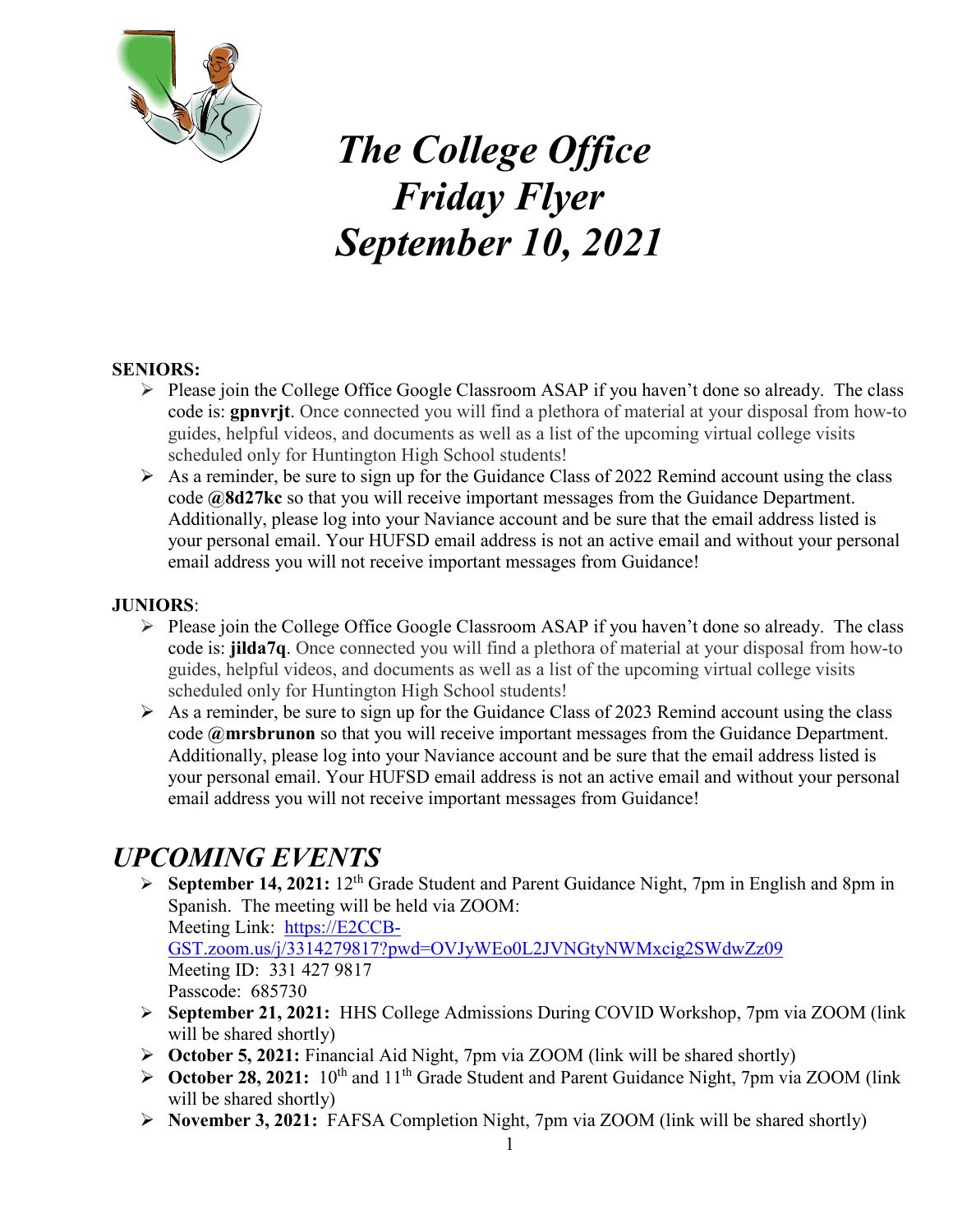### *UPCOMING STANDARDIZED TESTS*

#### **SAT and Subject Tests Test Dates (Registration Deadlines)**

| October $2nd$            | register by September $3rd$ (9/21 with late fee) |
|--------------------------|--------------------------------------------------|
| November $6th$           | register by October $8th$ (10/26 with late fee)  |
| December 4 <sup>th</sup> | register by November $4th$ (11/23 with late fee) |
| March $12th$             | register by February $11th$ (3/1 with late fee)  |
| May $7th$                | register by April $8th$ (4/26 with late fee)     |
| June $4th$               | register by May $5th$ (5/25 with late fee)       |
|                          | To register: www.collegeboard.org                |

#### **ACT Test Dates (Registration Deadlines)**

| October 23rd                      | register by September $17th$ (10/1 with late fee) |
|-----------------------------------|---------------------------------------------------|
| December $11th$                   | register by November $5th$ (11/19 with late fee)  |
| February 12 <sup>th</sup>         | register by January $7th$ (1/21 with late fee)    |
| April $2nd$                       | register by February $25th$ (3/11 with late fee)  |
| June $11th$                       | register by May $6^{th}$ (5/20 with late fee)     |
| July $16th$                       | register by June $17th$ (6/4 with late fee)       |
| ***No July ACT available in NY*** |                                                   |
| To register: www.actstudent.org   |                                                   |

### *Virtual College Admission Representative Visits*

Seniors and Juniors with an interest in any of the following colleges are encouraged to register for the virtual admission meeting which will be hosted by the college's admission counselor. Simply log into your Naviance account and scroll through the list of colleges in the What's New section. Click on more info then register (top right corner). Once registered, you will receive a reminder email five days prior to the virtual meeting. Students who do not preregister are still permitted to attend the virtual meeting. The meeting code (via ZOOM or Google Meet depending on the college preference) will be available 15 minutes prior to the meeting and can be found on Naviance, by following the steps above.

| <b>Date</b> | <b>Start</b>       | <b>End</b>       | College                                         |
|-------------|--------------------|------------------|-------------------------------------------------|
| 9/13/21     | 3:00 <sub>pm</sub> | $3:45$ pm        | University of Tampa                             |
| 9/13/21     | $4:00 \text{pm}$   | $4:45 \text{pm}$ | Pennsylvania State University - University Park |
| 9/13/21     | $5:00 \text{pm}$   | $5:45$ pm        | <b>SUNY Plattsburgh</b>                         |
| 9/14/21     | $3:00 \text{pm}$   | $3:45$ pm        | Johnson and Wales University - Providence       |
| 9/14/21     | $4:00 \text{pm}$   | $4:45$ pm        | Goucher College                                 |
| 9/14/21     | $5:00 \text{pm}$   | $5:45$ pm        | University of Connecticut                       |
| 9/14/21     | $6:00 \text{pm}$   | $6:45$ pm        | Rochester Institute of Technology               |
| 9/15/21     | $5:00 \text{pm}$   | $5:45 \text{pm}$ | Lehigh University                               |
| 9/15/21     | $6:00 \text{pm}$   | $6:45$ pm        | Ringling College of Art and Design (FL)         |
| 9/17/21     | $3:00 \text{pm}$   | $3:45$ pm        | Adelphi University                              |
| 9/17/21     | 4:00 <sub>pm</sub> | $4:45$ pm        | <b>SUNY New Paltz</b>                           |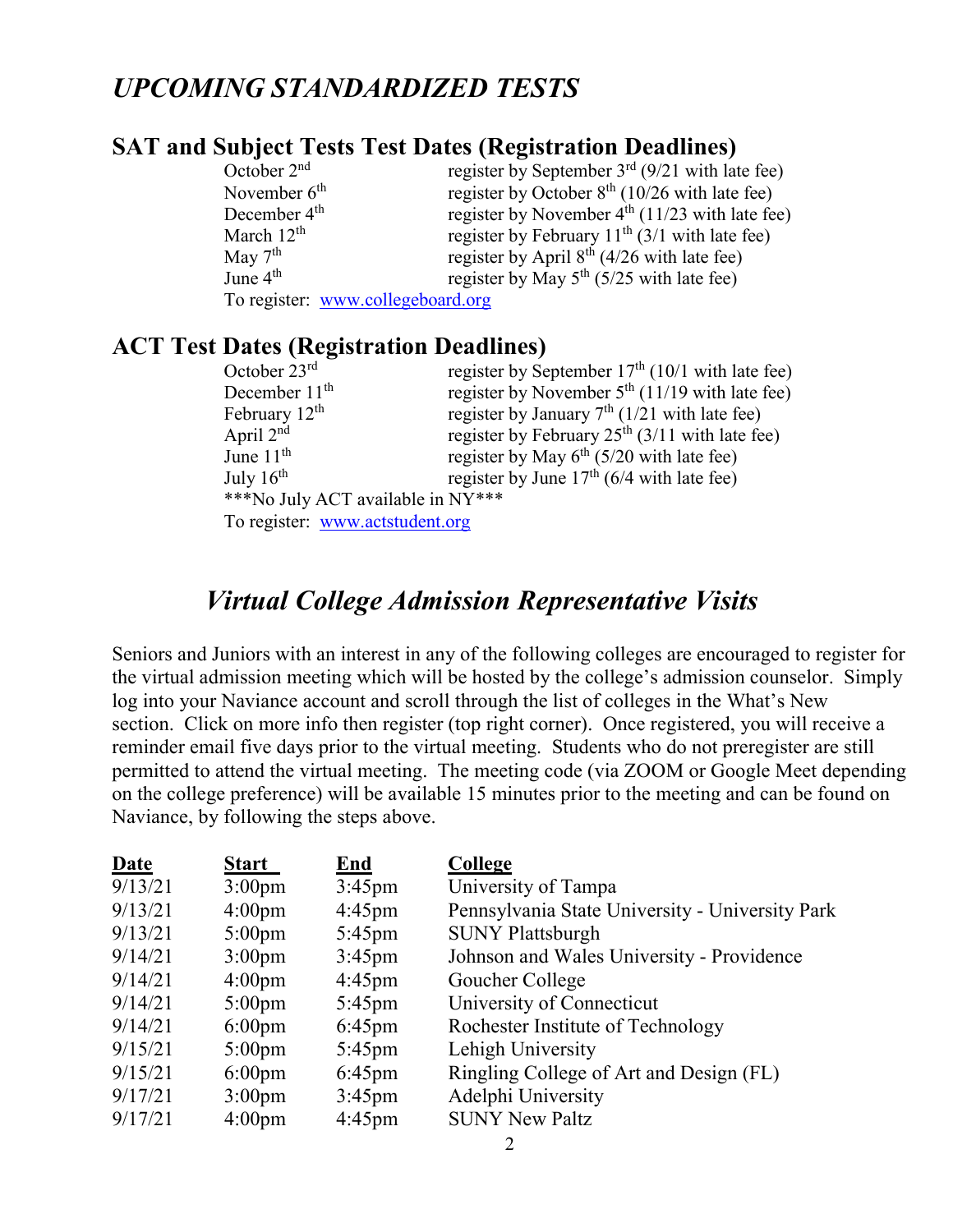| 9/17/21  | $6:00 \text{pm}$   | $6:45$ pm        | <b>High Point University</b>                     |
|----------|--------------------|------------------|--------------------------------------------------|
| 9/20/21  | 3:00 <sub>pm</sub> | $3:45$ pm        | Pace University                                  |
| 9/20/21  | 4:00 <sub>pm</sub> | $4:45$ pm        | University of New Haven                          |
| 9/20/21  | $5:00$ pm          | $5:45 \text{pm}$ | Saint Anselm College                             |
| 9/21/21  | 3:00 <sub>pm</sub> | $3:45$ pm        | <b>SUNY Brockport</b>                            |
| 9/21/21  | 4:00PM             | 4:45PM           | Ithaca College                                   |
| 9/21/21  | $5:00$ pm          | $5:45$ pm        | Manhattan College                                |
| 9/22/21  | 3:00 <sub>pm</sub> | $3:45$ pm        | <b>SUNY University at Buffalo</b>                |
| 9/22/21  | 4:00 <sub>pm</sub> | $4:45$ pm        | Lafayette College                                |
| 9/23/21  | 3:00 <sub>pm</sub> | $3:45$ pm        | <b>Union College</b>                             |
| 9/23/21  | 4:00 <sub>pm</sub> | $4:45$ pm        | University of Miami                              |
| 9/23/21  | $5:00 \text{pm}$   | 5:45pm           | Colby College                                    |
| 9/24/21  | 3:00 <sub>pm</sub> | $3:45$ pm        | Johns Hopkins University                         |
| 9/24/21  | 4:00 <sub>pm</sub> | $4:45$ pm        | Virginia Commonwealth University                 |
| 9/27/21  | 3:00 <sub>pm</sub> | $3:45$ pm        | LSU and Agricultural & Mechanical College        |
| 9/27/21  | 4:00 <sub>pm</sub> | $4:45$ pm        | University of Massachusetts - Amherst            |
| 9/27/21  | $5:00$ pm          | $5:45$ pm        | Hofstra University                               |
| 9/27/21  | $6:00 \text{pm}$   | $6:45$ pm        | University of Chicago                            |
| 9/28/21  | 3:00 <sub>pm</sub> | $3:45$ pm        | <b>SUNY Alfred</b>                               |
| 9/28/21  | 4:00 <sub>pm</sub> | $4:45$ pm        | <b>Bentley University</b>                        |
| 9/28/21  | $5:00$ pm          | $5:45$ pm        | University of Rochester                          |
| 9/29/21  | $3:00$ pm          | $3:45$ pm        | <b>Endicott College</b>                          |
| 9/29/21  | 4:00 <sub>pm</sub> | $4:45$ pm        | Vaughn College of Aeronautics and Technology     |
| 9/29/21  | $5:00$ pm          | $5:45$ pm        | University of Bridgeport                         |
| 9/30/21  | 3:00 <sub>pm</sub> | $3:45$ pm        | Utica College                                    |
| 9/30/21  | 4:00 <sub>pm</sub> | $4:45$ pm        | St. Joseph's University (PA)                     |
| 9/30/21  | $5:00$ pm          | 5:45pm           | <b>Tulane University</b>                         |
| 9/30/21  | $6:00 \text{pm}$   | $6:45$ pm        | <b>Syracuse University</b>                       |
| 10/1/21  | 3:00 <sub>pm</sub> | $3:45$ pm        | Marist College                                   |
| 10/1/21  | 4:00pm             | $4:45$ pm        | Hobart & Williams Smith Colleges                 |
| 10/1/21  | $5:00 \text{pm}$   | $5:45 \text{pm}$ | <b>SUNY Purchase</b>                             |
| 10/4/21  | 3:00 <sub>pm</sub> | $3:45$ pm        | St. John's University                            |
| 10/4/21  | 4:00 <sub>pm</sub> | $4:45$ pm        | <b>SUNY Geneseo</b>                              |
| 10/4/21  | $6:00$ pm          | $6:45$ pm        | New Jersey Institute of Technology (NJIT)        |
| 10/5/21  | 3:00 <sub>pm</sub> | $3:45$ pm        | Providence College                               |
| 10/5/21  | 4:00 <sub>pm</sub> | $4:45$ pm        | Fordham University                               |
| 10/6/21  | 3:00 <sub>pm</sub> | $3:45$ pm        | Fairleigh Dickinson University - Metro Campus NJ |
| 10/6/21  | 4:00 <sub>pm</sub> | $4:45$ pm        | University of Pittsburgh-Pittsburgh campus       |
| 10/7/21  | 3:00 <sub>pm</sub> | $3:45$ pm        | Monmouth University                              |
| 10/7/21  | 4:00 <sub>pm</sub> | 4:45pm           | Miami University (Ohio)                          |
| 10/8/21  | 3:00 <sub>pm</sub> | $3:45$ pm        | Colgate University                               |
| 10/8/21  | 4:00 <sub>pm</sub> | $4:45$ pm        | Roger Williams University                        |
| 10/12/21 | 3:00 <sub>pm</sub> | $3:45$ pm        | University of Scranton                           |
| 10/12/21 | 4:00 <sub>pm</sub> | $4:45$ pm        | Rensselaer Polytechnic Institute (RPI)           |
| 10/12/21 | $5:00$ pm          | 5:45pm           | New York Institute of Technology (NYIT)          |
| 10/12/21 | $6:00 \text{pm}$   | $6:45$ pm        | St. Joseph's College of Maine                    |
| 10/13/21 | 3:00 <sub>pm</sub> | $3:45$ pm        | Villanova University                             |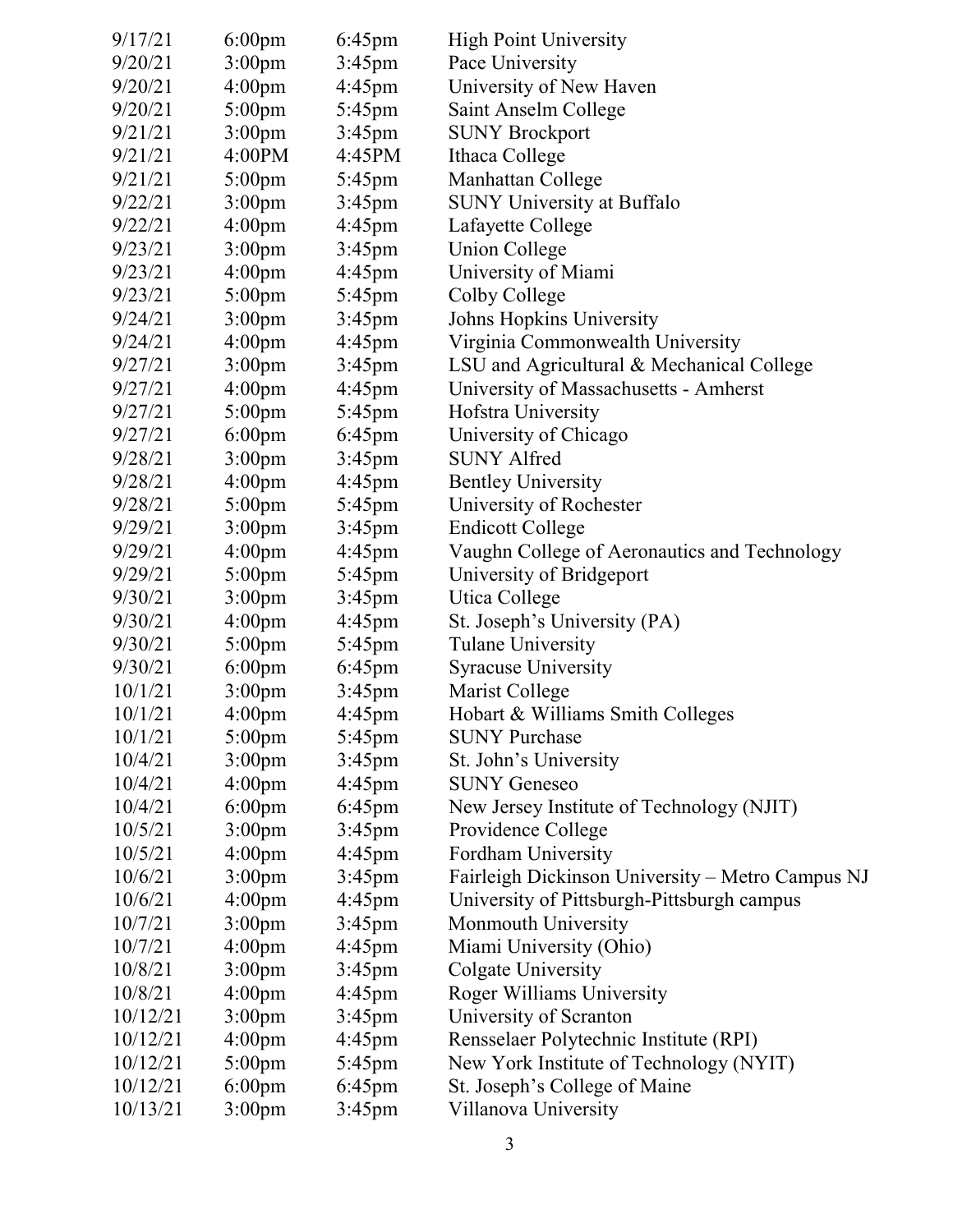| 10/13/21 | 4:00 <sub>pm</sub> | $4:45$ pm        | <b>Sacred Heart University</b>            |
|----------|--------------------|------------------|-------------------------------------------|
| 10/14/21 | 3:00 <sub>pm</sub> | $3:45$ pm        | Manhattanville College                    |
| 10/14/21 | 4:00 <sub>pm</sub> | $4:45$ pm        | <b>Towson University</b>                  |
| 10/15/21 | 3:00 <sub>pm</sub> | $3:45$ pm        | CUNY John Jay College of Criminal Justice |
| 10/18/21 | 3:00 <sub>pm</sub> | $3:45$ pm        | St. Thomas Aquinas College                |
| 10/18/21 | 4:00 <sub>pm</sub> | $4:45$ pm        | North Carolina State University-Raleigh   |
| 10/18/21 | $5:00$ pm          | $5:45 \text{pm}$ | Saint Michael's College                   |
| 10/18/21 | $6:00 \text{pm}$   | $6:45$ pm        | <b>SUNY University at Albany</b>          |
| 10/19/21 | 3:00 <sub>pm</sub> | $3:45$ pm        | <b>Boston University</b>                  |
| 10/21/21 | $4:00 \text{pm}$   | $4:45 \text{pm}$ | Muhlenberg College                        |
| 10/25/21 | 3:00 <sub>pm</sub> | $3:45$ pm        | <b>Bryant University</b>                  |
| 10/25/21 | 4:00 <sub>pm</sub> | $4:45$ pm        | Iona College                              |
| 10/28/21 | $6:00$ pm          | $6:45$ pm        | Kenyon College                            |
| 10/29/21 | 3:00 <sub>pm</sub> | $3:45$ pm        | University of Delaware                    |
| 11/4/21  | 3:00 <sub>pm</sub> | $3:45$ pm        | Texas A&M University-College Station      |
| 11/4/21  | 4:00 <sub>pm</sub> | $4:45 \text{pm}$ | <b>Binghamton University</b>              |
| 11/8/21  | $3:00 \text{pm}$   | $3:45$ pm        | <b>SUNY Canton</b>                        |
| 11/17/21 | 3:00 <sub>pm</sub> | $3:45$ pm        | <b>Suffolk County Community College</b>   |

### *INFORMATION SESSIONS*

#### **University of Chicago**

Virtual and In Person Information Sessions Virtual and In Person Tours For additional information visit<https://collegeadmissions.uchicago.edu/visit>

#### **College of the Holy Cross**

Webinar Series Sunday, September 12 – Paying For College: Explore Your Opportunities Sunday, September 19 – Financial Aid Fast Facts Webinars begin at 7:00 pm To register visit [https://admissions.holycross.edu/register/?id=ebdcdfa7-0164-4b34-9b75-](https://admissions.holycross.edu/register/?id=ebdcdfa7-0164-4b34-9b75-752c6f6ac89a) [752c6f6ac89a](https://admissions.holycross.edu/register/?id=ebdcdfa7-0164-4b34-9b75-752c6f6ac89a)

#### **Coast to Coast – Dartmouth College, Northwestern University, Princeton University, University of California – Berkeley and Vanderbilt University**

September 12 – 14

September 19 - 21

Admissions officers from Dartmouth College, Northwestern University, Princeton University, University of California, Berkeley, and Vanderbilt University invite you to learn about our institutions, hear advice about the college search and application process, and get your questions answered!

Various times available*.*

For additional information visit<https://www.coasttocoasttour.org/>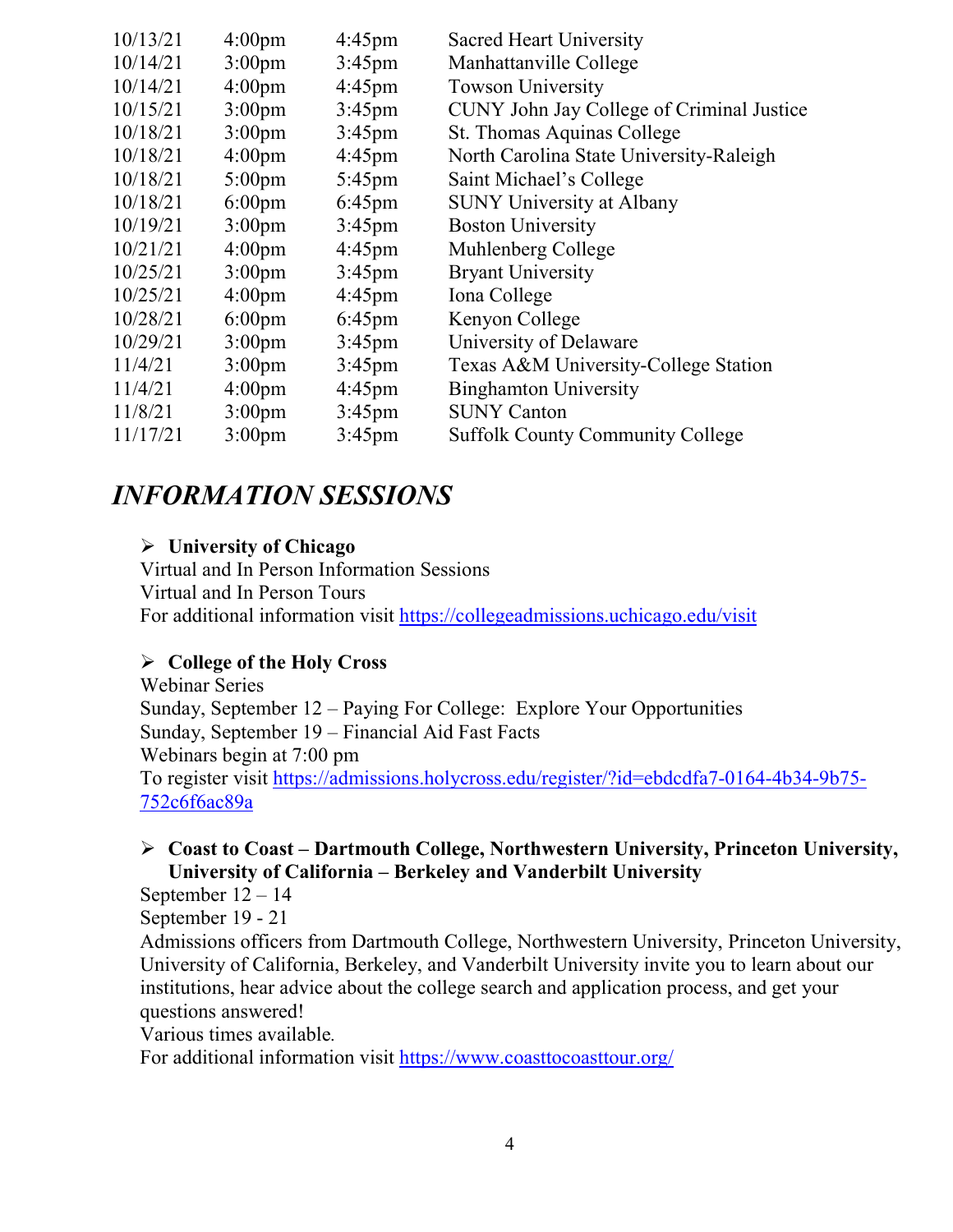#### **8 Of The Best Colleges – Information Sessions – In Person and Virtual**

Claremont McKenna College, Colorado College, Connecticut College, Grinnell College, Haverford College, Kenyon College, Macalester College, Sarah Lawrence College In Person – Brooklyn Saturday, September 18 Virtual – Saturday, September 11 Sunday, September 12 Saturday, September 18 Sunday, September 19 For additional information visit<https://8ofthebestcolleges.org/student-programs/>

#### **Macaulay Honors College**

Thursday, September 23  $4:00 \text{pm} - 5:00 \text{pm}$  For additional information and to register visit [https://macaulay.cuny.edu/calendar-of-events/info-session-](https://macaulay.cuny.edu/calendar-of-events/info-session-092321/?utm_source=High+School+Counselors&utm_campaign=c145c529bc-EMAIL_CAMPAIGN_2019_03_28_06_21_COPY_01&utm_medium=email&utm_term=0_351ca1f759-c145c529bc-75288685)

[092321/?utm\\_source=High+School+Counselors&utm\\_campaign=c145c529bc-](https://macaulay.cuny.edu/calendar-of-events/info-session-092321/?utm_source=High+School+Counselors&utm_campaign=c145c529bc-EMAIL_CAMPAIGN_2019_03_28_06_21_COPY_01&utm_medium=email&utm_term=0_351ca1f759-c145c529bc-75288685)

[EMAIL\\_CAMPAIGN\\_2019\\_03\\_28\\_06\\_21\\_COPY\\_01&utm\\_medium=email&utm\\_term=0\\_3](https://macaulay.cuny.edu/calendar-of-events/info-session-092321/?utm_source=High+School+Counselors&utm_campaign=c145c529bc-EMAIL_CAMPAIGN_2019_03_28_06_21_COPY_01&utm_medium=email&utm_term=0_351ca1f759-c145c529bc-75288685) [51ca1f759-c145c529bc-75288685](https://macaulay.cuny.edu/calendar-of-events/info-session-092321/?utm_source=High+School+Counselors&utm_campaign=c145c529bc-EMAIL_CAMPAIGN_2019_03_28_06_21_COPY_01&utm_medium=email&utm_term=0_351ca1f759-c145c529bc-75288685)

October 5 4:00pm – 5:00pm For additional information and to register visit [https://macaulay.cuny.edu/calendar-of-events/info-session-](https://macaulay.cuny.edu/calendar-of-events/info-session-100521/?utm_source=High+School+Counselors&utm_campaign=c145c529bc-EMAIL_CAMPAIGN_2019_03_28_06_21_COPY_01&utm_medium=email&utm_term=0_351ca1f759-c145c529bc-75288685)

[100521/?utm\\_source=High+School+Counselors&utm\\_campaign=c145c529bc-](https://macaulay.cuny.edu/calendar-of-events/info-session-100521/?utm_source=High+School+Counselors&utm_campaign=c145c529bc-EMAIL_CAMPAIGN_2019_03_28_06_21_COPY_01&utm_medium=email&utm_term=0_351ca1f759-c145c529bc-75288685)

[EMAIL\\_CAMPAIGN\\_2019\\_03\\_28\\_06\\_21\\_COPY\\_01&utm\\_medium=email&utm\\_term=0\\_3](https://macaulay.cuny.edu/calendar-of-events/info-session-100521/?utm_source=High+School+Counselors&utm_campaign=c145c529bc-EMAIL_CAMPAIGN_2019_03_28_06_21_COPY_01&utm_medium=email&utm_term=0_351ca1f759-c145c529bc-75288685) [51ca1f759-c145c529bc-75288685](https://macaulay.cuny.edu/calendar-of-events/info-session-100521/?utm_source=High+School+Counselors&utm_campaign=c145c529bc-EMAIL_CAMPAIGN_2019_03_28_06_21_COPY_01&utm_medium=email&utm_term=0_351ca1f759-c145c529bc-75288685)

Thursday, November 4  $4:00 \text{pm} - 5:00 \text{pm}$  For additional information and to register visit [https://us02web.zoom.us/webinar/register/WN\\_-SHsGToCROS5k\\_upH1l7EQ](https://us02web.zoom.us/webinar/register/WN_-SHsGToCROS5k_upH1l7EQ)

#### **University of Michigan**

Bringing The Blue To You In Long Island Tuesday, September 28 7:00pm – 8:30pm – Hilton Long Island, Melville For additional information visit [https://enrollmentconnect.umich.edu/portal/bbty?id=225a7d2a-e2c5-4d06-9b4b-](https://enrollmentconnect.umich.edu/portal/bbty?id=225a7d2a-e2c5-4d06-9b4b-37c78ef6d675)[37c78ef6d675](https://enrollmentconnect.umich.edu/portal/bbty?id=225a7d2a-e2c5-4d06-9b4b-37c78ef6d675)

#### **University of Colorado**

In Person Information Sessions Friday, October 8 9:00am Friday, October 15 9:00am Friday, October 22 9:00am For additional information visit https://admission.du.edu/portal/friday at du

# *OPEN HOUSES*

#### **Bucknell University**

Saturday, September 11 8:30am – 3:00pm Saturday, October 16 8:30am – 3:00pm Saturday, November 13 8:30am – 3:00pm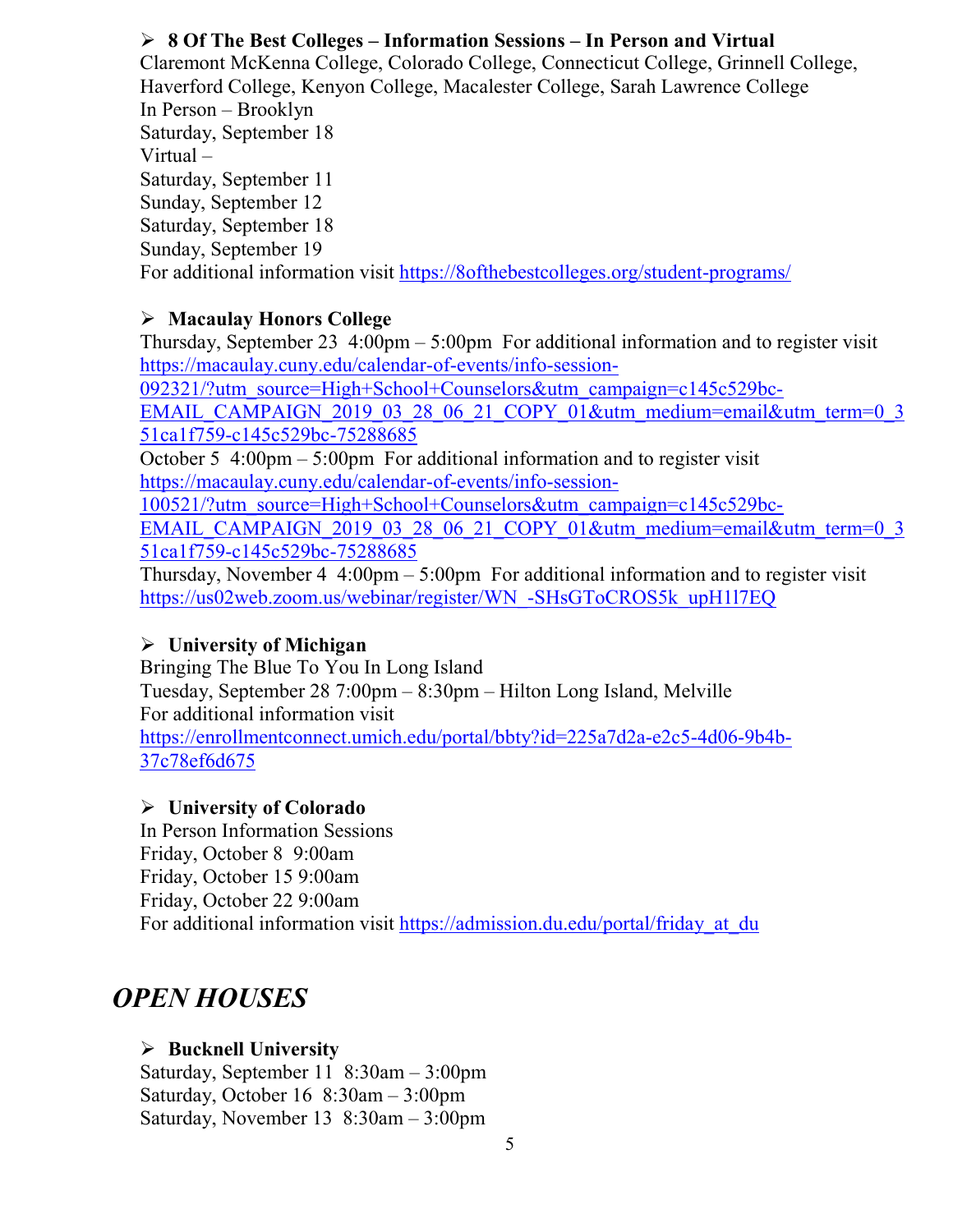Virtual visits available also

For additional information visit [https://www.bucknell.edu/meet-bucknell/plan-visit/open](https://www.bucknell.edu/meet-bucknell/plan-visit/open-houses/fall-open-houses)[houses/fall-open-houses](https://www.bucknell.edu/meet-bucknell/plan-visit/open-houses/fall-open-houses)

#### **Tufts University**

Tuesday, September 14 8:00pm – 8:30pm For additional information visit [https://ugrad.admissions.tufts.edu/register/?id=8d77394b-](https://ugrad.admissions.tufts.edu/register/?id=8d77394b-4b53-445e-a52b-75b83d0bb3bd)[4b53-445e-a52b-75b83d0bb3bd](https://ugrad.admissions.tufts.edu/register/?id=8d77394b-4b53-445e-a52b-75b83d0bb3bd) 

#### **Bentley University**

Sunday, October 3 11:00am – 3:00pm For additional information and to register visit [https://ugadmission.bentley.edu/register/FOH?utm\\_content=apply\\_college&utm\\_source=slate](https://ugadmission.bentley.edu/register/FOH?utm_content=apply_college&utm_source=slate&utm_medium=email&utm_campaign=guidance) [&utm\\_medium=email&utm\\_campaign=guidance](https://ugadmission.bentley.edu/register/FOH?utm_content=apply_college&utm_source=slate&utm_medium=email&utm_campaign=guidance)

#### **Macaulay Honors College**

October 18 5:00pm – 6:00pm For additional information and to register visit [https://macaulay.cuny.edu/calendar-of](https://macaulay.cuny.edu/calendar-of-events/open-house-101821/?utm_source=High+School+Counselors&utm_campaign=c145c529bc-EMAIL_CAMPAIGN_2019_03_28_06_21_COPY_01&utm_medium=email&utm_term=0_351ca1f759-c145c529bc-75288685)[events/open-house-](https://macaulay.cuny.edu/calendar-of-events/open-house-101821/?utm_source=High+School+Counselors&utm_campaign=c145c529bc-EMAIL_CAMPAIGN_2019_03_28_06_21_COPY_01&utm_medium=email&utm_term=0_351ca1f759-c145c529bc-75288685)[101821/?utm\\_source=High+School+Counselors&utm\\_campaign=c145c529bc-](https://macaulay.cuny.edu/calendar-of-events/open-house-101821/?utm_source=High+School+Counselors&utm_campaign=c145c529bc-EMAIL_CAMPAIGN_2019_03_28_06_21_COPY_01&utm_medium=email&utm_term=0_351ca1f759-c145c529bc-75288685)[EMAIL\\_CAMPAIGN\\_2019\\_03\\_28\\_06\\_21\\_COPY\\_01&utm\\_medium=email&utm\\_term=0\\_3](https://macaulay.cuny.edu/calendar-of-events/open-house-101821/?utm_source=High+School+Counselors&utm_campaign=c145c529bc-EMAIL_CAMPAIGN_2019_03_28_06_21_COPY_01&utm_medium=email&utm_term=0_351ca1f759-c145c529bc-75288685) [51ca1f759-c145c529bc-75288685](https://macaulay.cuny.edu/calendar-of-events/open-house-101821/?utm_source=High+School+Counselors&utm_campaign=c145c529bc-EMAIL_CAMPAIGN_2019_03_28_06_21_COPY_01&utm_medium=email&utm_term=0_351ca1f759-c145c529bc-75288685)

# *VIRTUAL COLLEGE CAMPUS TOURS*

- $\triangleright$  Many colleges have registered with the following websites to provide students and families with virtual campus tours. Be sure to check them out!
	- o [www.campustours.com](http://www.campustours.com/)
	- o [www.youvisit.com](http://www.youvisit.com/)
	- o [www.ecampustours.com](http://www.ecampustours.com/)

# *COLLEGE FAIRS/SPECIAL PROGRAMS*

#### **NACAC Virtual College Fair**

Sunday, September 12 1:00pm – 6:00pm For additional information visit [www.virtualcollegefairs.org](http://www.virtualcollegefairs.org/)

 **Tufts University Understanding Financial Aid** Wednesday, September 15 4:00pm – 5:00pm For additional information visit [https://ugrad.admissions.tufts.edu/register/?id=1228f863](https://ugrad.admissions.tufts.edu/register/?id=1228f863-ced0-47a9-912f-158ce0409031) [ced0-47a9-912f-158ce0409031](https://ugrad.admissions.tufts.edu/register/?id=1228f863-ced0-47a9-912f-158ce0409031)

#### **Understanding College Basics**

Wednesday, September 22 6:00pm – 7:00pm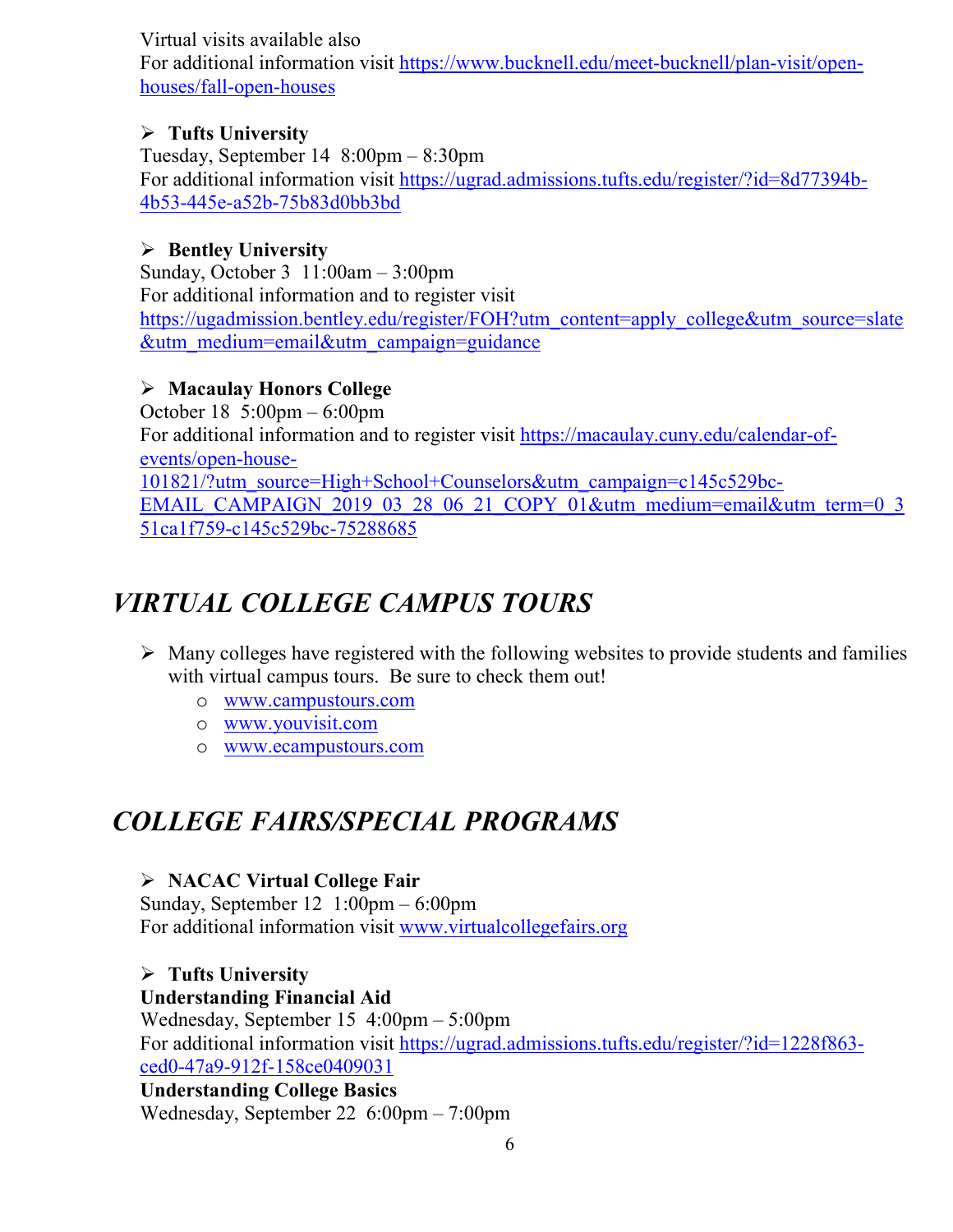For additional information visit [https://ugrad.admissions.tufts.edu/register/?id=ab41c916](https://ugrad.admissions.tufts.edu/register/?id=ab41c916-d504-467e-a51c-442256473105) [d504-467e-a51c-442256473105](https://ugrad.admissions.tufts.edu/register/?id=ab41c916-d504-467e-a51c-442256473105)

#### **Time Management Techniques With the STAAR Center**

Wednesday, October 6 5:00pm – 6:00pm

For additional information visit [https://ugrad.admissions.tufts.edu/register/?id=c8edbe45-](https://ugrad.admissions.tufts.edu/register/?id=c8edbe45-9e54-44f3-bd73-1cf22a964353) [9e54-44f3-bd73-1cf22a964353](https://ugrad.admissions.tufts.edu/register/?id=c8edbe45-9e54-44f3-bd73-1cf22a964353)

**Diversity, Equity, Inclusion & Justice – DEIJ and Anti Racism Work at Tufts** Tuesday, October 12 5:00 pm - 6:00pm

For additional information visit [https://ugrad.admissions.tufts.edu/register/?id=3d11097c-](https://ugrad.admissions.tufts.edu/register/?id=3d11097c-3b95-46de-8828-57ca9035d433)[3b95-46de-8828-57ca9035d433](https://ugrad.admissions.tufts.edu/register/?id=3d11097c-3b95-46de-8828-57ca9035d433)

#### **Vassar College**

Saturday, September 18 1:00pm – 5:00pm **Rooted: Community at Vassar**

Rooted is an **on-campus event** that will allow students and their families to explore the many ways Vassar builds a diverse community and a sense of belonging. The program will include dean and student panels, time to connect with campus resources, and student led tours. Saturday, October 10 1:00pm – 4:30pm

# For additional information visit<https://www.vassar.edu/admissions/apply/diversity/rooted>

#### **Vassar View**

Vassar View is a **virtual program** that provides an in-depth understanding of the College to high school seniors from backgrounds that have often been overlooked and underrepresented at the nation's most selective colleges and universities. The program will cover a myriad of opportunities at Vassar and showcase the rich diversity that exists on our campus.

Vassar View Application Deadline: October 1

For additional information visit<https://www.vassar.edu/admissions/vassarview>

#### **Nassau Counselor's Association Virtual College Expo**

Tuesday, September 21 5:00pm – 8:00pm For additional information and to register visit<https://ncafall.educationconnectlive.com/>

#### **Drexel University**

Writing Personal Statements For Your College Applications Tuesday, September 21 6:00pm – 7:30pm Crafting Your Portfolio For College Success Wednesday, October 20 6:00pm – 7:00pm Exploring Your Academic Interests Wednesday, November 17 6:00pm – 7:00pm For additional information visit [https://drexel.edu/undergrad/visit/webinars?utm\\_source=slate&utm\\_medium=email&utm\\_ca](https://drexel.edu/undergrad/visit/webinars?utm_source=slate&utm_medium=email&utm_campaign=app-prep-wkshp-counselors-gen) [mpaign=app-prep-wkshp-counselors-gen](https://drexel.edu/undergrad/visit/webinars?utm_source=slate&utm_medium=email&utm_campaign=app-prep-wkshp-counselors-gen)

#### **SUNY Virtual College Fairs**

Tuesday, October 5 6-8pm,<https://app.brazenconnect.com/a/suny/e/e6jp3> Thursday, October 7 5-7pm,<https://app.brazenconnect.com/a/suny/e/l5q2w> Sunday, October 17 1-3pm,<https://app.brazenconnect.com/a/suny/e/NBvLb>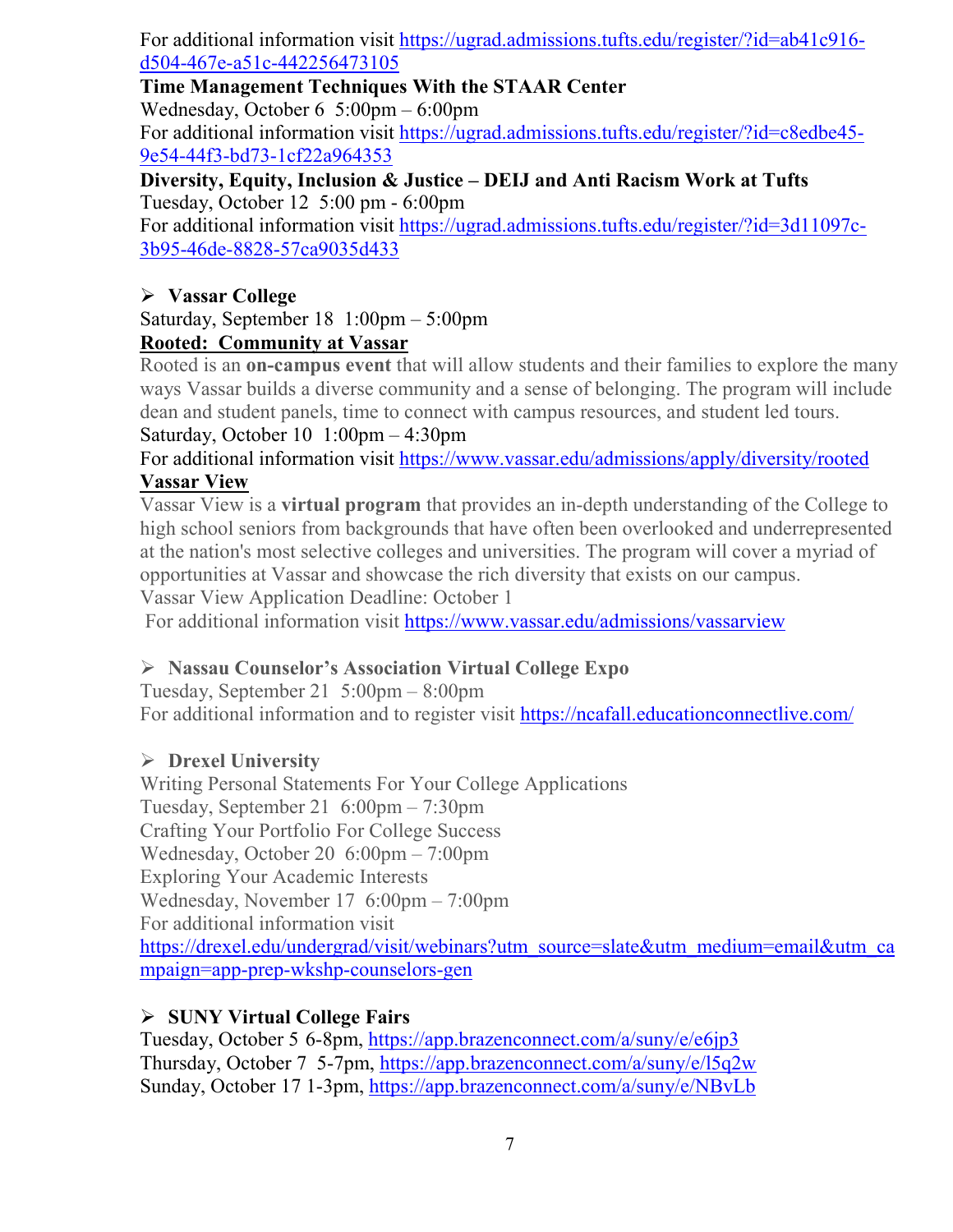#### **SUNY: Which SUNY are you?**

Wednesday, September 29 5:30pm, [https://engage.suny.edu/portal/which\\_suny\\_virtual?id=56ae9060-e8ae-4d3f-90dd-](https://engage.suny.edu/portal/which_suny_virtual?id=56ae9060-e8ae-4d3f-90dd-625358fc78e8)[625358fc78e8](https://engage.suny.edu/portal/which_suny_virtual?id=56ae9060-e8ae-4d3f-90dd-625358fc78e8) Wednesday, November 17 5:30pm, [https://engage.suny.edu/portal/which\\_suny\\_virtual?id=76941883-6783-43ee-8d5c](https://engage.suny.edu/portal/which_suny_virtual?id=76941883-6783-43ee-8d5c-a7f8d04633ab)[a7f8d04633ab](https://engage.suny.edu/portal/which_suny_virtual?id=76941883-6783-43ee-8d5c-a7f8d04633ab) Wednesday, December 15 5:30pm, [https://engage.suny.edu/portal/which\\_suny\\_virtual?id=1622a0c7-8128-4cd8-b040](https://engage.suny.edu/portal/which_suny_virtual?id=1622a0c7-8128-4cd8-b040-a0702589af91) [a0702589af91](https://engage.suny.edu/portal/which_suny_virtual?id=1622a0c7-8128-4cd8-b040-a0702589af91)

#### **SUNY: How to Apply to SUNY**

Wednesday, October 27 5:30pm, https://engage.suny.edu/portal/how to apply?id=3ee30a29[e9ad-4d99-a525-2ccdd77762ae](https://engage.suny.edu/portal/how_to_apply?id=3ee30a29-e9ad-4d99-a525-2ccdd77762ae)

 **SUNY: Hey Sports Fans!** Learn about degree options for sports-related careers. Thursday, November 4 6:30pm, [https://engage.suny.edu/register/?id=cdd64ada-ab61-4be4-](https://engage.suny.edu/register/?id=cdd64ada-ab61-4be4-9b60-c24c1746a541) [9b60-c24c1746a541](https://engage.suny.edu/register/?id=cdd64ada-ab61-4be4-9b60-c24c1746a541)

#### **SUNY: Culturally Diverse Programs at SUNY Information Session**

Thursday, October 21 4:30pm, [https://engage.suny.edu/register/?id=bf46614b-131b-47c2-](https://engage.suny.edu/register/?id=bf46614b-131b-47c2-8974-ea08fccb2756) [8974-ea08fccb2756](https://engage.suny.edu/register/?id=bf46614b-131b-47c2-8974-ea08fccb2756)

#### **SUNY: EOP Information Sessions**

Thursday, October 21 3pm, [https://engage.suny.edu/portal/eop\\_sessions?id=1297af32-544c-](https://engage.suny.edu/portal/eop_sessions?id=1297af32-544c-4123-b218-90ea56280e3f)[4123-b218-90ea56280e3f](https://engage.suny.edu/portal/eop_sessions?id=1297af32-544c-4123-b218-90ea56280e3f)

Thursday, November 4 3pm, [https://engage.suny.edu/portal/eop\\_sessions?id=d476f4f0-9eb5-](https://engage.suny.edu/portal/eop_sessions?id=d476f4f0-9eb5-4eee-8515-0e5fabf155ee) [4eee-8515-0e5fabf155ee](https://engage.suny.edu/portal/eop_sessions?id=d476f4f0-9eb5-4eee-8515-0e5fabf155ee)

Thursday, November 18 3pm, [https://engage.suny.edu/portal/eop\\_sessions?id=3ec34301](https://engage.suny.edu/portal/eop_sessions?id=3ec34301-e061-4f4e-b1db-333b64ef5fc1) [e061-4f4e-b1db-333b64ef5fc1](https://engage.suny.edu/portal/eop_sessions?id=3ec34301-e061-4f4e-b1db-333b64ef5fc1)

Thursday, December 16 3pm, [https://engage.suny.edu/portal/eop\\_sessions?id=9d71e98e-](https://engage.suny.edu/portal/eop_sessions?id=9d71e98e-68b1-421c-8fbe-6b90915ba08d)[68b1-421c-8fbe-6b90915ba08d](https://engage.suny.edu/portal/eop_sessions?id=9d71e98e-68b1-421c-8fbe-6b90915ba08d)

# *FINANCIAL AID/SCHOLARSHIPS*

#### *CSS PROFILE (AVAILABLE 10/1/2021)*

 $\triangleright$  If one of your colleges requires the CSS Profile, you must complete the profile online via [www.collegeboard.org](http://www.collegeboard.org/). The Profile assists colleges in awarding private scholarships and grants. The Profile can only be accessed online.

#### *FAFSA Free Application for Federal Student Aid- (AVAILABLE 10/1/2021)*

 $\triangleright$  The FAFSA is the form used by all two- and four-year colleges, universities and career schools for the awarding of [federal student aid](http://studentaid.ed.gov/students/publications/student_guide/2010-2011/english/typesofFSA_grants.htm) and most state and college aid. Students should apply as soon as possible online via [www.fafsa.gov.](http://www.fafsa.gov/)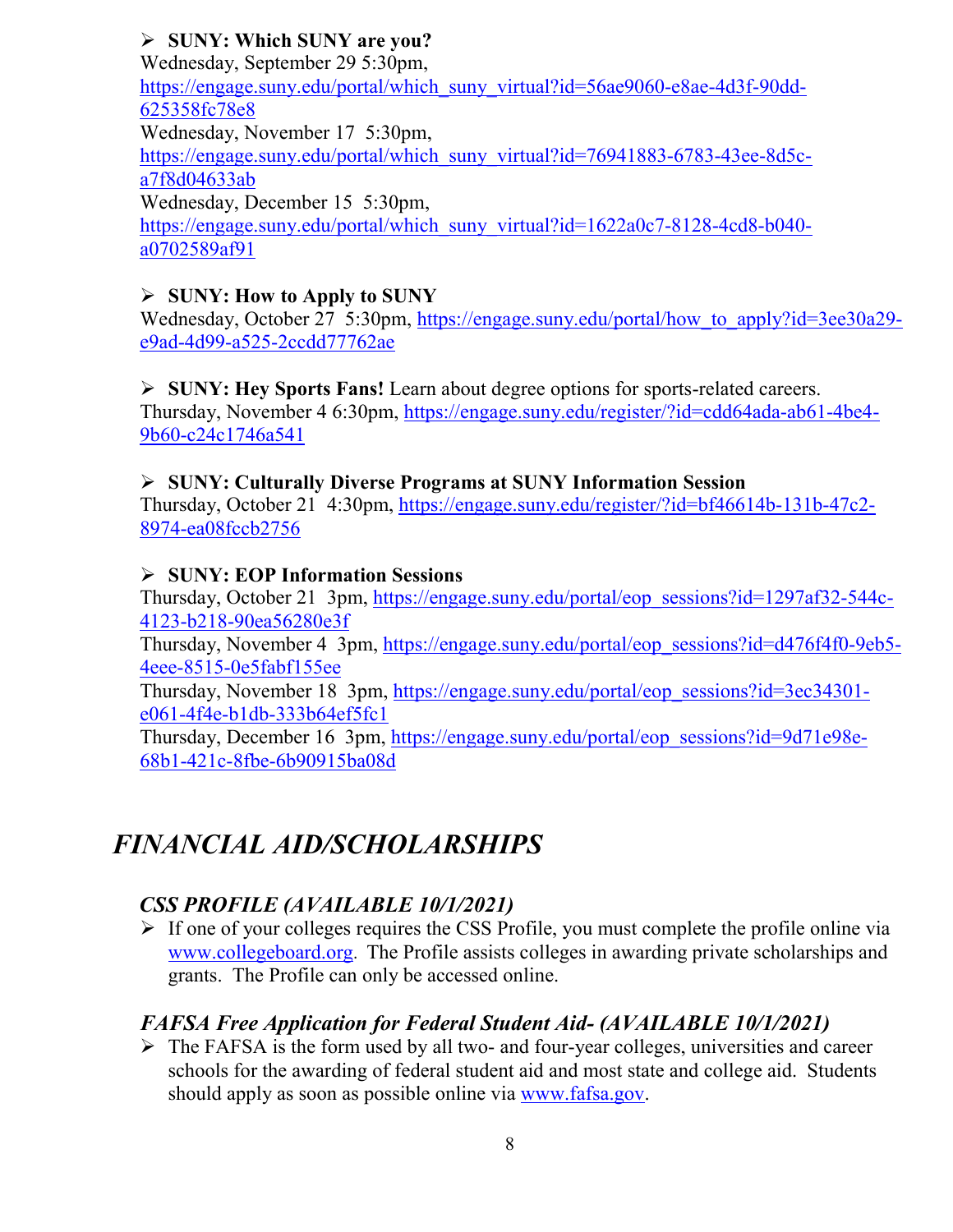Sign up for your **Federal Student Aid ID # NOW! Both Students and Parents need to have an FSA ID**. Visit [www.fsaid.ed.gov](http://www.fsaid.ed.gov/) to do so.

#### **SUNY FAFSA Completion Workshops**

- Time for Completion Tuesdays, November 9 6pm, [https://engage.suny.edu/register/?id=8a77ccff-35a6-4b3f-9f43-](https://engage.suny.edu/register/?id=8a77ccff-35a6-4b3f-9f43-6b4be5c28b19) [6b4be5c28b19](https://engage.suny.edu/register/?id=8a77ccff-35a6-4b3f-9f43-6b4be5c28b19)
- Time for Completion Tuesdays, November 16 6pm, [https://engage.suny.edu/register/?id=06fb703c-3cb5-476c-a5a1-](https://engage.suny.edu/register/?id=06fb703c-3cb5-476c-a5a1-37e73708f764) [37e73708f764](https://engage.suny.edu/register/?id=06fb703c-3cb5-476c-a5a1-37e73708f764)
- Time for Completion Tuesdays, November 23 6pm, [https://engage.suny.edu/register/?id=0cbd30b4-9963-4a5e-b449-](https://engage.suny.edu/register/?id=0cbd30b4-9963-4a5e-b449-679227431bde) [679227431bde](https://engage.suny.edu/register/?id=0cbd30b4-9963-4a5e-b449-679227431bde)
- Tiempo para completar tu solicitud para ayuda financier, November 30 6pm, [https://engage.suny.edu/register/?id=dcae4277-8088-4102-9693](https://engage.suny.edu/register/?id=dcae4277-8088-4102-9693-e6bebf732455) [e6bebf732455](https://engage.suny.edu/register/?id=dcae4277-8088-4102-9693-e6bebf732455)

#### **SUNY Financial Aid Information Sessions**

- Talk About Financial Aid, Tuesday September 28 6pm, [https://engage.suny.edu/portal/financial\\_aid\\_sessions\\_virtual?id=0615f35b-](https://engage.suny.edu/portal/financial_aid_sessions_virtual?id=0615f35b-57ab-4ac5-a7e7-75101141e234)[57ab-4ac5-a7e7-75101141e234](https://engage.suny.edu/portal/financial_aid_sessions_virtual?id=0615f35b-57ab-4ac5-a7e7-75101141e234)
- Talk About Financial Aid-in Spanish, Tuesday October 19 6pm, [https://engage.suny.edu/portal/financial\\_aid\\_sessions\\_virtual?id=c660ab2f-](https://engage.suny.edu/portal/financial_aid_sessions_virtual?id=c660ab2f-7659-43e8-a299-617d10fca127)[7659-43e8-a299-617d10fca127](https://engage.suny.edu/portal/financial_aid_sessions_virtual?id=c660ab2f-7659-43e8-a299-617d10fca127)

#### **Scholarships.com**

Register today at [www.scholarships.com](http://www.scholarships.com/) to receive **FREE** scholarship information

#### **Fastweb.com**

Register today at [www.fastweb.com](http://www.fastweb.com/) to receive **FREE** scholarship information.

#### **My College Dollars**

Register today at [www.mycollegedollars.com](http://www.mycollegedollars.com/) to receive **FREE** scholarship information.

#### **Scholarships**

 Visit the websites below for scholarship opportunities: [www.connections101.com](http://www.connections101.com/) [www.scholarships4students.com](http://www.scholarships4students.com/) [www.fastweb.com](http://www.fastweb.com/) [www.scholarshipexperts.com](http://www.scholarshipexperts.com/) [www.scholarships.com](http://www.scholarships.com/) [www.finaid.org](http://www.finaid.org/)

#### **NYS Regents Awards for Children of Deceased and Disabled Veterans**

Provides \$450 per year to students whose parent(s) served in the U.S. Armed Forces during specified periods of war or national emergency and, as a result of service, either died, suffered a 40% or more disability, was classified as missing in action, or was a prisoner of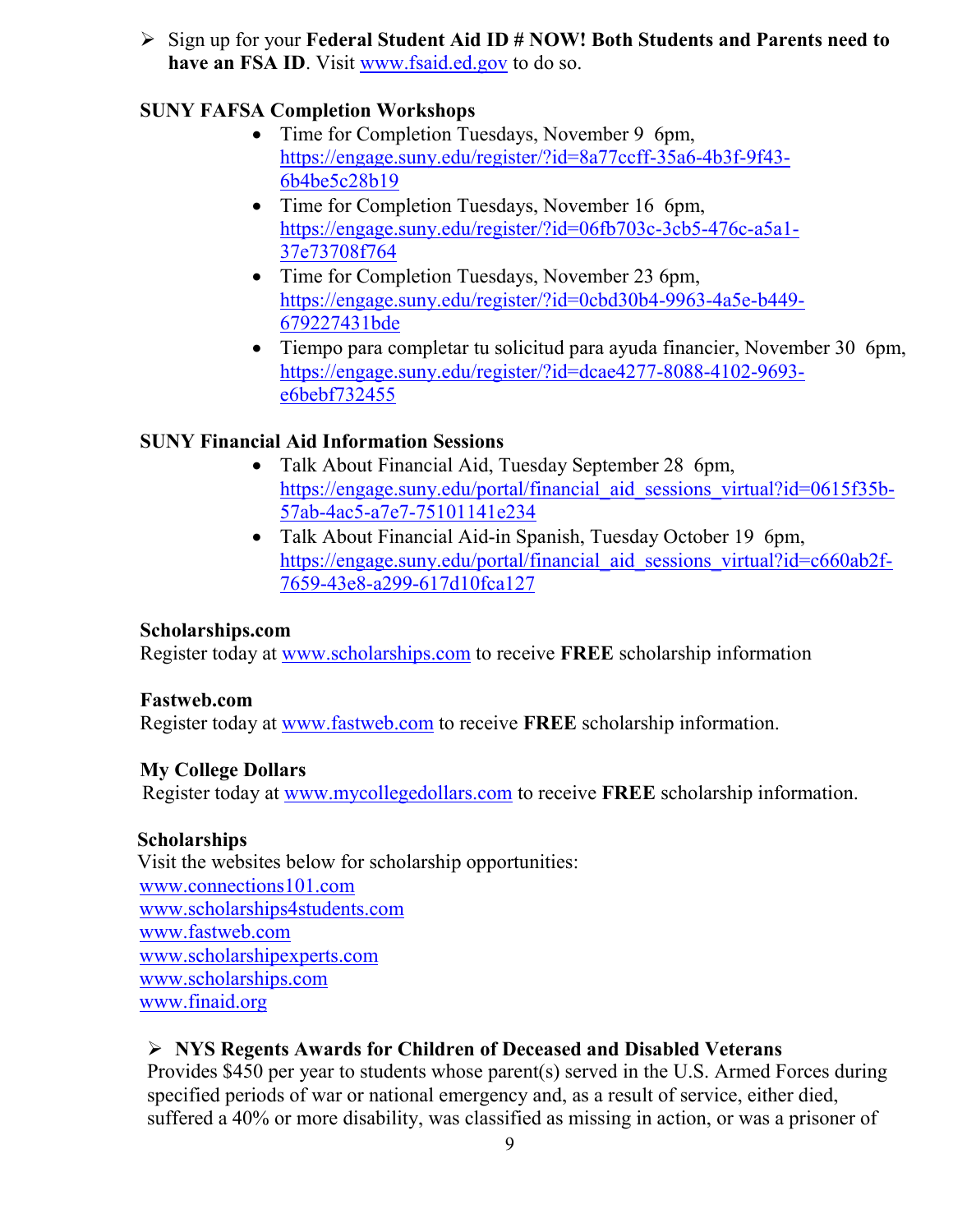war. The veteran must currently be a New York State resident or have been a New York State resident at the time of death or classification as missing in action. For additional information visit<https://www.hesc.ny.gov/pay-for-college/military-corner.html>

#### **NYS Military Enhanced Recognition Incentive and Tribute (MERIT)**

The Military Enhanced Recognition Incentive and Tribute (MERIT) Scholarship provides financial aid to children, spouses and financial dependents of members of the United States Armed Forces or state organized militia who, at any time on or after August 2, 1990, while New York State residents, died or became severely and permanently disabled while performing their military duties, whether in combat or not. For additional information visit <https://www.hesc.ny.gov/pay-for-college/military-corner.html>

#### **NYS STEM Incentive Program**

Provides full SUNY or CUNY tuition scholarship for top 10 percent of NYS high school students if pursuing STEM degree and work in a STEM field in NYS for 5 years. For additional information visit [www.hesc.ny.gov](http://www.hesc.ny.gov/)

#### **NYS Math & Science Teaching Incentive Scholarship**

Offered for students to pursue careers in secondary math and science teachers. For more information visit [www.hesc.ny.gov](http://www.hesc.ny.gov/)

#### **NYS Teacher Education Assistance for College and Higher Education (TEACH) Grant**

Grants up to \$4,000.00 per year to students in exchange for service at public or private elementary or secondary schools that serve students from low-income families. For more information visit [www.hesc.ny.gov](http://www.hesc.ny.gov/) 

#### **NYS Tuition Assistance Program (TAP)**

Helps eligible NY residents pay tuition at approved schools in NYS. Annual TAP awards can be up to \$5,665.00. Because TAP is a grant – it does not have to be paid back. For additional information visit [www.hesc.ny.gov/tap](http://www.hesc.ny.gov/tap)

#### **NYS Excelsior Scholarship**

The program covers tuition for eligible SUNY and CUNY students whose families who earn \$125,000. For additional information visit [www.hesc.ny.gov/](http://www.hesc.ny.gov/)excelsior

#### **NYS Dream Act**

The Senator Jose Peralta NYS DREAM Act (DREAM Act) allows undocumented and other eligible students to apply for New York State financial aid. Students who meet the NYS DREAM Act's eligibility requirements for high school attendance, high school completion, in-state SUNY or CUNY tuition, and citizenship or immigration status will be able to apply for one or more NYS student financial aid programs. For additional information visit [www.hesc.ny.gov/dream](http://www.hesc.ny.gov/dream)